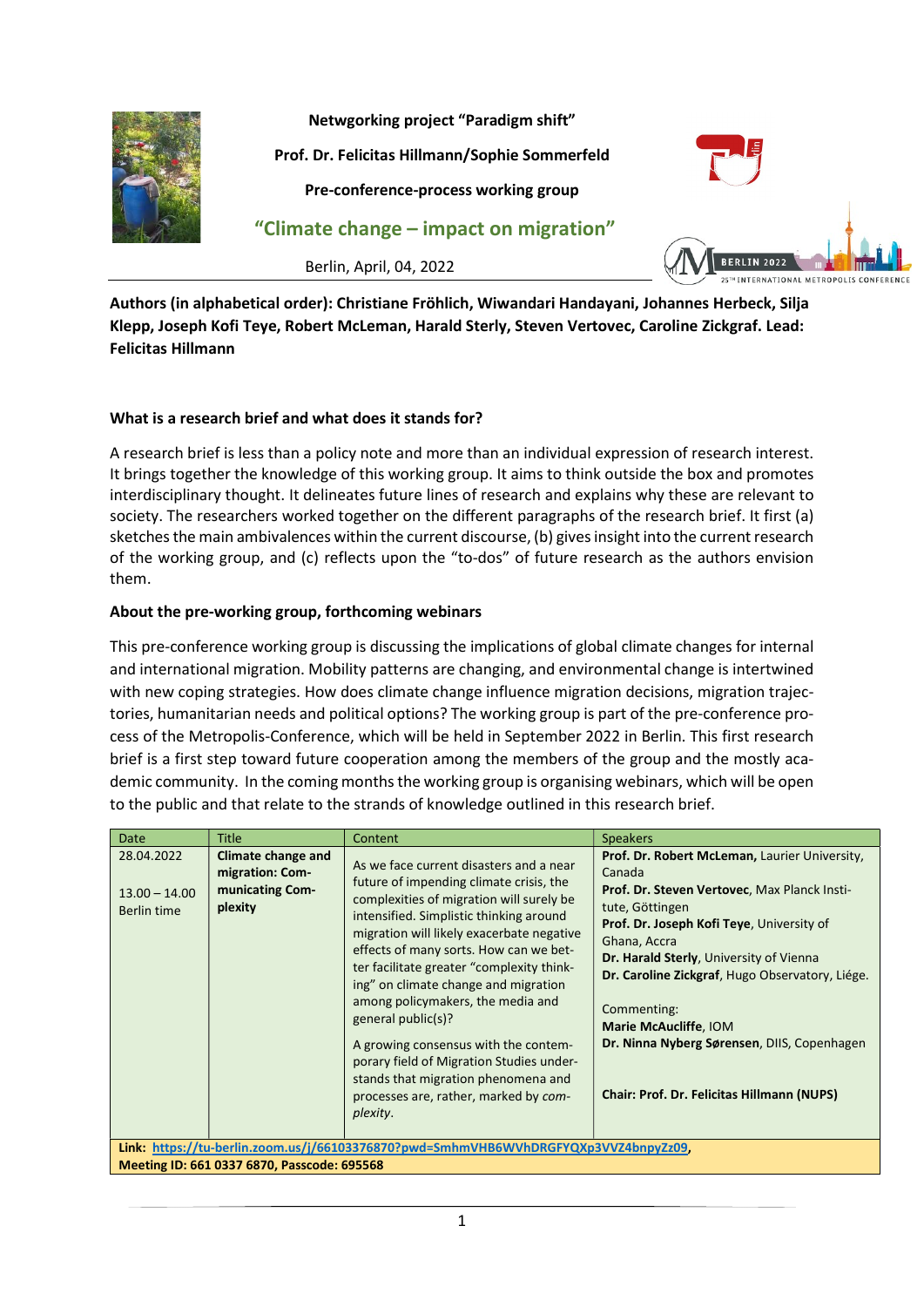| Date                                                                                | <b>Title</b>   | Content                                               | <b>Speakers</b>                                   |  |  |
|-------------------------------------------------------------------------------------|----------------|-------------------------------------------------------|---------------------------------------------------|--|--|
| 31.05.2022                                                                          | Infrastruc-    | The development of green and blue infrastructures     | Prof. Dr. Wiwandari Handayani, Universitas        |  |  |
|                                                                                     | cli-<br>tures, | and technologies for resilience and for the adapta-   | Diponegoro (Semarang, Indonesia)                  |  |  |
| $13.00 - 14.00 h$                                                                   | mate           | tion of the population interrelates with migration in | Dr. Johannes Herbeck, Artec University of         |  |  |
| Berlin time                                                                         | change and     | various way, be it resettlement, expulsion, or cli-   | <b>Bremen</b>                                     |  |  |
|                                                                                     | new mobili-    | mate gentrification. Also, infrastructures can help   | Prof. Dr. Simon Richter, Pennsylvania Univer-     |  |  |
|                                                                                     | ties           | to keep people in place and sometimes even attract    | sity, USA.                                        |  |  |
|                                                                                     |                | newcomers. The webinar sheds light on the interre-    | Dr. Shahnoor Hasan, Delft Institute for Water     |  |  |
|                                                                                     |                | lation between large infrastructures and mobilities   | Education, The Netherlands/Bangladesh             |  |  |
|                                                                                     |                | by focussing on coastal areas (Indonesia, Bangla-     |                                                   |  |  |
|                                                                                     |                | desh, Northern Germany, the Netherlands)              | <b>Chair: Prof. Dr. Felicitas Hillmann (NUPS)</b> |  |  |
|                                                                                     |                |                                                       |                                                   |  |  |
| Link: https://tu-berlin.zoom.us/j/69004093874?pwd=bUhgRFprZlF1dzFpUms1ZHp2QjBkdz09. |                |                                                       |                                                   |  |  |
| Passcode: 496378,                                                                   |                |                                                       |                                                   |  |  |
| Meeting ID: 690 0409 3874                                                           |                |                                                       |                                                   |  |  |

#### An introduction: A daunting task or: Speaking about climate change and migration

At present, the debate on climate-related migration seems to be characterized at least by five major ambivalences that frame an open discourse in various ways. First, we lack data on the impact of climate change on the environment, especially so in the regions that are most prone to the ongoing changes. These regions are mostly located in the Global South and the attention of the scientific community has been directed toward them for many years. In consequence, the public discourse that follows the academic debate sees the dangers of climate change for migration mainly located in the countries of the Global South, while the effects of climate change on many places in the Global North are still viewed as exceptional and transient. Beyond a lack of data, we also observe that climate change is only taken seriously and turned into action when many people die or must relocate, meaning that slow-onset processes are often overlooked and are certainly underestimated. Even more, wealthy countries have the resources to compensate for climate change with technologies and financial aid for victims of disaster. Here, the numbers of injuries due to climate-change related disaster have even decreased over the past decade. Not only are we missing data on the impact of climate change, we also lack data on migratory movements. One challenge for data collection is the fact that various forms of migration are entangled and, due to new sociotechnical systems, increasingly interrelated.

The lack of data on migration is, second, tied to a missing standardized definition of migration in the international community, making comparison difficult and its corresponding findings unreliable. All research must take into account that most statistical data on migration is produced for specific national purposes and that very often only census data is available.

Third, we lack a normative compass, a standpoint within the highly politicized debate: what are the boundaries of global solidarity, human rights, and responsibilities for ongoing changes? Here, we see a debate evolving that asks for climate justice, seeking to attribute the regional effects of climate change to the countries causing climate change over the past century and to recompensate the damages that have been created in these countries. This approach has been put forward in the past three years or so by the research on world weather attribution. An additional difficulty lays in the fact that worldwide national law only rarely reflects environmental issues – and that nearly all global efforts for governance in this field are non-binding agreements, whose prioritisation come under pressure as soon new challenges emerge. This constellation creates a situation in which there is no global agreement on whose health and wealth should be protected under deteriorating environmental conditions,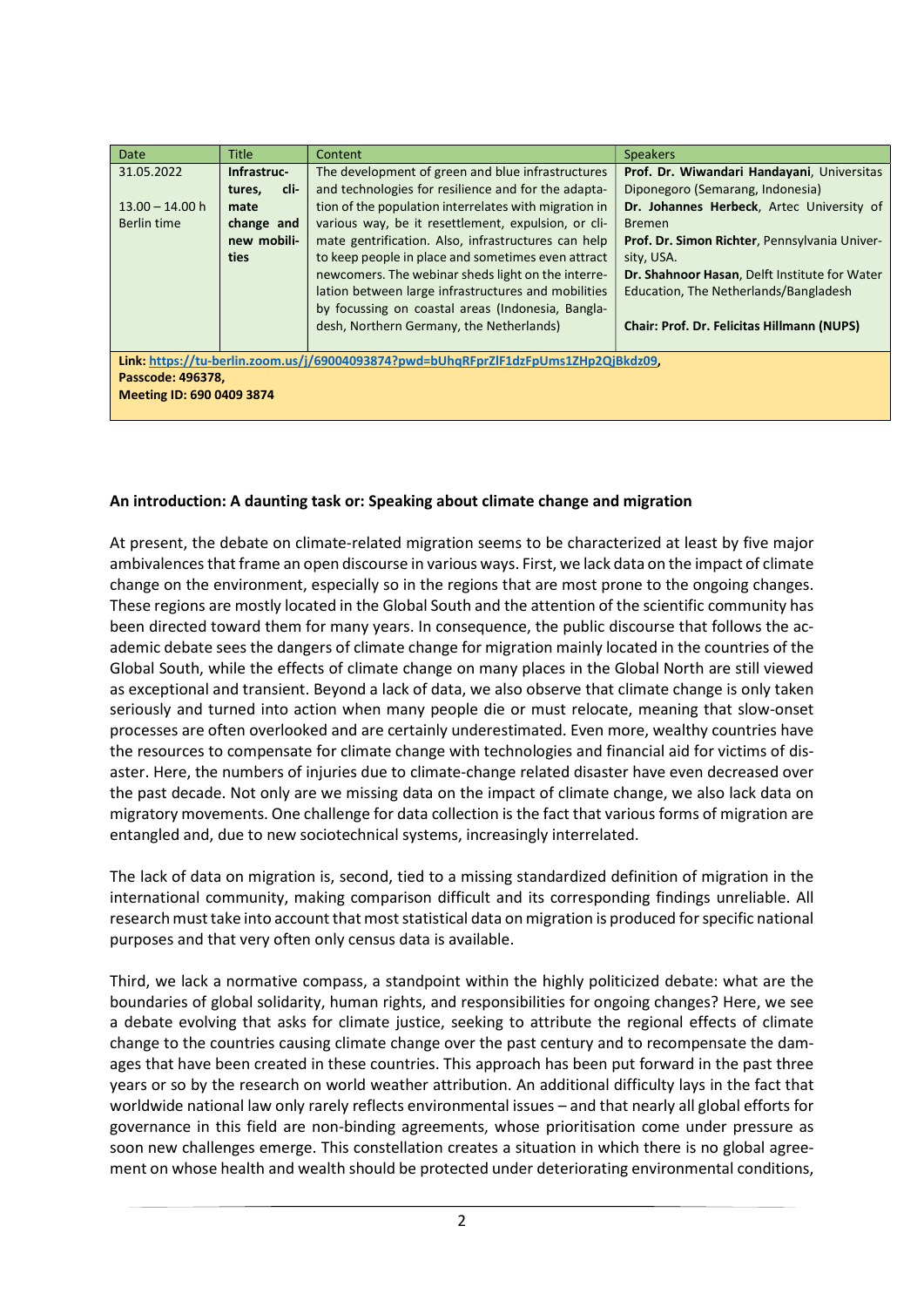and whose institutions should have the decision-making power to set the benchmarks. By now, a broad spectrum of involved NGOs and semi-official players, often coming hand in hand with unclear legitimatization processes, has proliferated. This presence of very heterogenous actors contributes to a cacophonic debate that in some respect ignores common ground and offers little transparency on the motives and purposes of the involved actors.

Fourth, the current discourse is split into disciplinary silos andin need of interdisciplinary discourse. It seems as if the complexity of the relationship between climate change and migration would lead to an even more restrictive discourse with many emerging subfields. However, only in rare cases do technicians speak to social scientists or migration researchers, and climate change research tends not to integrate knowledge on mobilities or immobilities. The other way around, migration researchers are not actively approaching the changes made in the field of technology, nor research results on climate stress and/or climate adaptation. By now, it is especially the area-based analytical approaches that are promising in overcoming this silo-thinking – as presented for a long time by geographers and their tradition of combining social research with natural sciences by concentrating on the spatial aspects of transformation processes. Still, only in exceptional cases has such area-based research become a starting point for more in-depth research across the different disciplines.

Finally, there is little comparative research that tackles the issue of climate change and migration in a methodologically proper way and thus is able to generalize from the findings made in different areas. In addition to comparative research, research on the role of the diaspora or other transnational forms of migrant organisation are yet to come. Researchers only started to consider the importance of migrant-led agency to better understand the impact of climate change on human development in general. In additions to the five ambivalences outlined above, the working group discussed four more specific topics that are already in the focus of some of its members. Those topics are: climate justice and scenarios of a new order, multiple complexities, infrastructures and vulnerabilities, and climate-related mobilities and immobilities.

### Literature:

Hillmann, Felicitas (2022): Forschungsstand im Themenfeld "Klimawandel, Migration und Sozialpolitik, Expertise für das DIFIS, online available:

Hillmann, F., M. Pahl, H. Sterly und B. Rafflenbeul (eds.) (2016): Environmental Change, adaptation and Migration – bringing in the region, Ed. MacMillan/Palgrave.

Supported by:



Bundesministerium für Arheit und Soziales

Gefördert durch: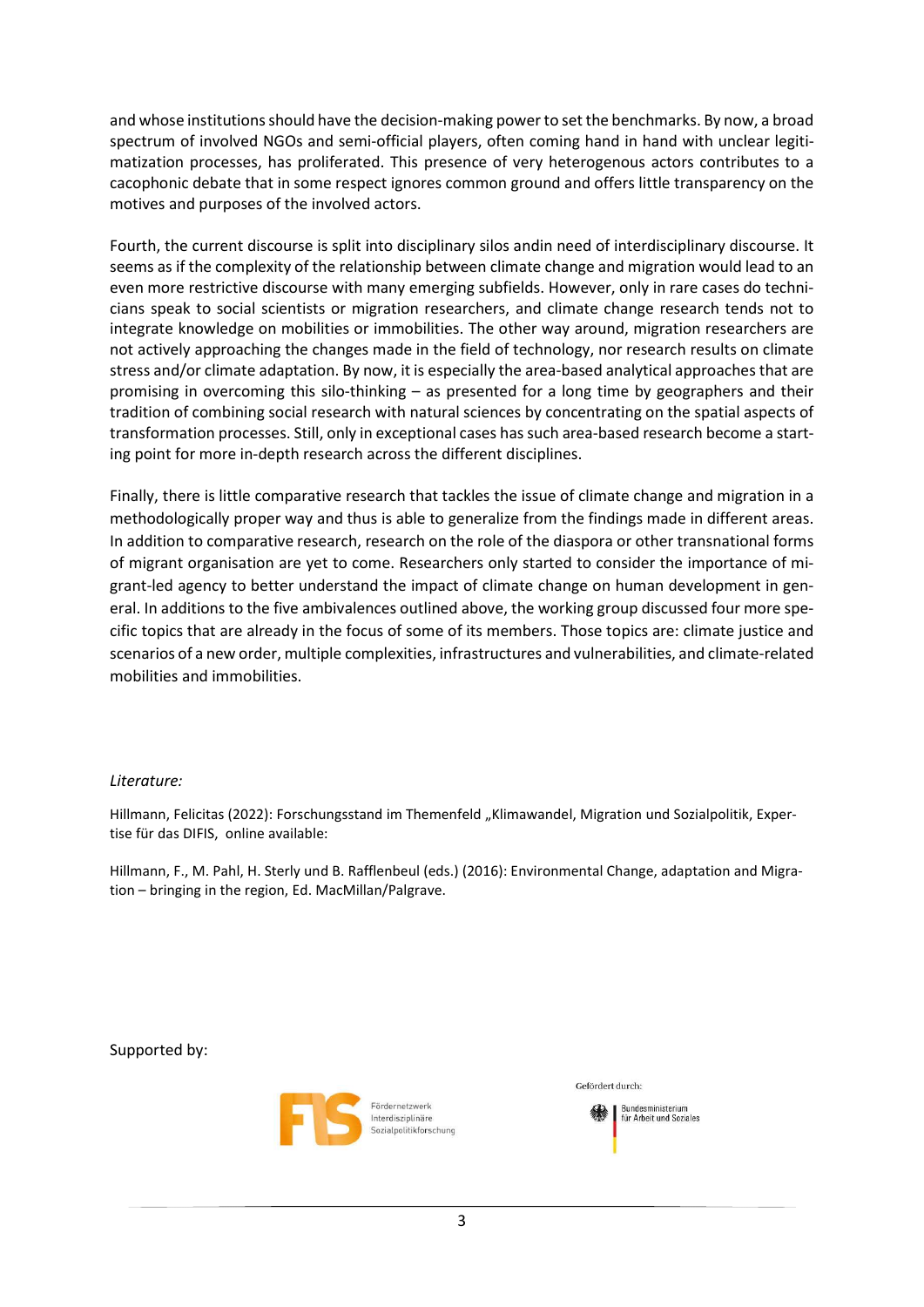## Climate justice, scenarios of new order

The topic of migration and environmental change is deeply rooted in discourses on a spectrum oscillating between a classification of migration as part of "loss and damages" (see Cancun agreement) or as adaptation strategies based on the right to free movement. These different understandings indicate that all discourses about climate change contain a highly politicized dimension. On this spectrum, research and policy discourse are moving between alarmist and securitizing perspectives on the one hand, and reductionist and depoliticized views on the other. For example, from a Eurocentric perspec tive climate-related migration can be framed as a threat to European security, thereby provoking responses that work in a logic of law and order. Only by exception is the rhetorical powerplay underlying climate negotiations and climate policymaking on the local, national, and international scale, discussed adequately.

Within this context, human mobility has attracted more and more attention in recent years, as climate change is understood to lead to an increase in climate-related migration, especially in conflict-prone areas such as East Africa and Syria. Generally, the labels that are given to people on the move (climate refugees, climate migrants, irregular, etc.) are pivotal for the governance of migration. At times the varying terminology also creates the illusion of fixed categories, which veils the complex and fluid situation and can contribute to a victimising perspective on the issue. What is more, such terminology also indicates a series of "second-order effects" (Klepp & Fröhlich 2020). For example, new configurations of North-South interactions and international cooperation projects are mirrored in new tools of governance that recreate inequalities in different world regions. As a consequence we see powerladen glocal assemblages of climate action arising, with a diverse range of state and non-state actors producing and distributing knowledge according to their interests.

What follows are questions about climate justice, i.e., effective ways of addressing the root causes of climate change and the responsibilities which come with progressing global warming and related migratory movements. This also includes questions linked to the governance of mobilities. Moreover, the framing of migration as "adaptation", which is at its core a discursive move aimed towards a more migration-friendly approach, often ignores border realities for global migration and puts the onus on the individual to just "manage their situation better" – as if climate change is a temporary difficulty to overcome – without accounting for different positionalities and intersectional vulnerabilities. Local, regional, and global political realities such as borders should be integrated more closely into the discourse and transparent climate change adaptation strategies should be more clearly emphasized. What is needed here is a more holistic and thus interdisciplinary perspective on climate migration governance that enables us to integrate different scales of action and/or conflict, as well as different languages, vulnerabilities, and genders into our research framework. What does the current focus on mobility and migration reveal, and what does it hide?

## Literature:

Klepp, S. & H. Fünfgeld (2021): Tackling knowledge and power: an environmental justice perspective on climate change adaptation in Kiribati, Climate and Development, DOI: 10.1080/17565529.2021.1984866

Klepp, S. and C. Fröhlich (2020): Migration and Conflict in a Global Warming Era: A Political Understanding of Climate Change. In: Social Sciences.

Fröhlich, C. (2020). Drought, flight, conflict: "climate migration" as a driver for conflict? In M. Brzoska, & J. Scheffran (Eds.), Climate Change, Security Risks, and Violent Conflicts: Essays from Integrated Climate Research in Hamburg (pp. 175-193). Hamburg: Hamburg University Press. https://doi.org/10.15460/HUP.208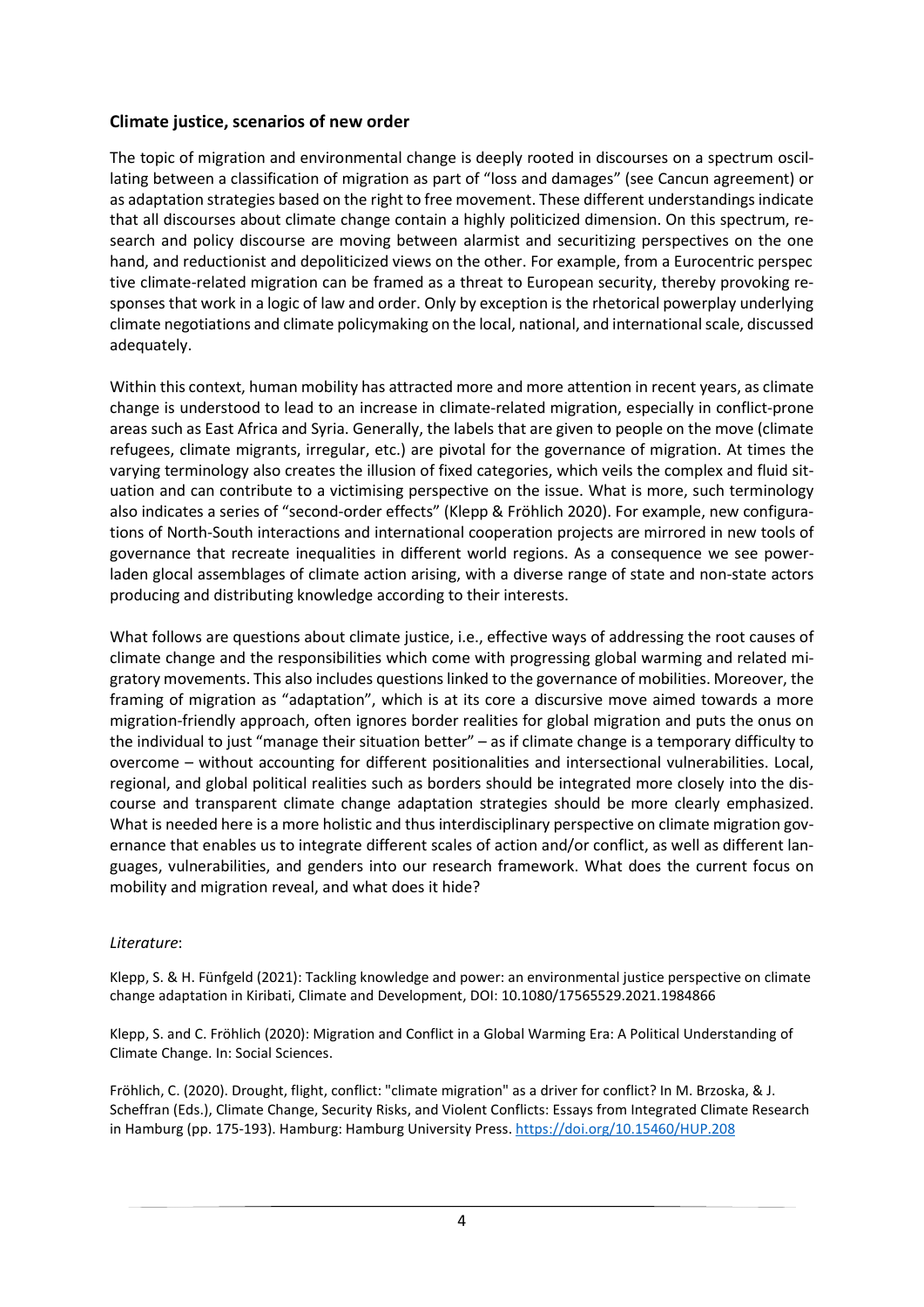## Climate change and migration: Communicating Complexity

The science surrounding climate change and its role in triggering and shaping various kinds of EMD (environmental migration and displacement) is very advanced and has, to date, produced a massive volume of literature. Policy debates around future scenarios of climate change and migration are already prolific within forums such as the UN Network on Migration (migrationnetwork.un.org) and Mayors Migration Council (www.mayorsmigrationcouncil.org/), as well as NGOs such as Climate & Migration Coalition (climatemigration.org.uk) and Climate Refugees (www.climate-refugees.org).

This entanglement of the debate with strongly policy-oriented players impacts the way we speak and think about the topic, and we must thus consider the ways in which climate change and migration are framed and understood within the public(s) of political discourse, media, social media, and public debates. This is, after all, a big part of what the International Metropolis "project" is all about: linking research, policy, and public understanding of migration.

Within various public representations, the idea of migration is generally considered to be rather unicausal (it is widely conceived as a simplistic push-pull trade-off in which wage differentials or poverty lead to "economic migration", while conflict and oppression lead to "forced migration"), uni-processual (seen especially as large numbers of people physically crossing borders, often "illegally"), and with uni-outcomes measured on a kind of singular scale with "integration" as its goal.

A growing consensus with the contemporary field of Migration Studies understands that migration phenomena and processes are, rather, marked by *complexity*. They are *multi-causal* (combining and compounding economic, political, cultural, social, demographic and environmental drivers), multi-processual (with various phases, types, and categories of movement variously "sorting" people based on an array of characteristics including gender, age, skills, national origins, ethnicities) and with multioutcomes (recognizing that there are numerous possible pathways, mixed modes, and types of "integration" that a migrant might follow, each depending on an intersection of factors). Multiple kinds of feedback, adaptation, thresholds, degrees of human agency, and interventions (including policy) at each point may lead to uncertain dynamics and non-linear trajectories. In this way, also, "migration is multi-directional: that is, entirely different and opposite migration responses may occur in response to similar types of hazard, or even a single hazard event" (McLeman 2021:24). Especially as we face current disasters and a near future of impending climate crisis, the complexities of migration will surely be intensified. Simplistic thinking around migration will likely exacerbate negative effects of many sorts. How can we better facilitate greater "complexity thinking" on climate change and migration among policymakers, the media and general public(s)? We may not be able to offer lasting answers ourselves, but might use the Berlin conference to kick off a wider discussion of this question.

#### Literature

McLeman, Robert, David Wrathall, Elisabeth Gilmore, Philip Thornton, Helen Adams and François Gemenne (2021): Conceptual framing to link climate risk assessments and climate-migration scholarship, Climatic Change (2021) 165: 24, https://doi.org/10.1007/s10584-021-03056-6.

McLeman, Robert (2018): Thresholds in climate migration. In: Population and Environment, 39:319–338 https://doi.org/10.1007/s11111-017-0290-2

McLeman, R. and Gemenne, F., 2018. Environmental migration research: Evolution and current state of the science. In Routledge handbook of environmental displacement and migration (pp. 3-16). Routledge.

Vertovec, Steven (2020): The two cheers for migration studies. In: Comparative Migration Studies (2020) 8:38 https://doi.org/10.1186/s40878-020-00195-0.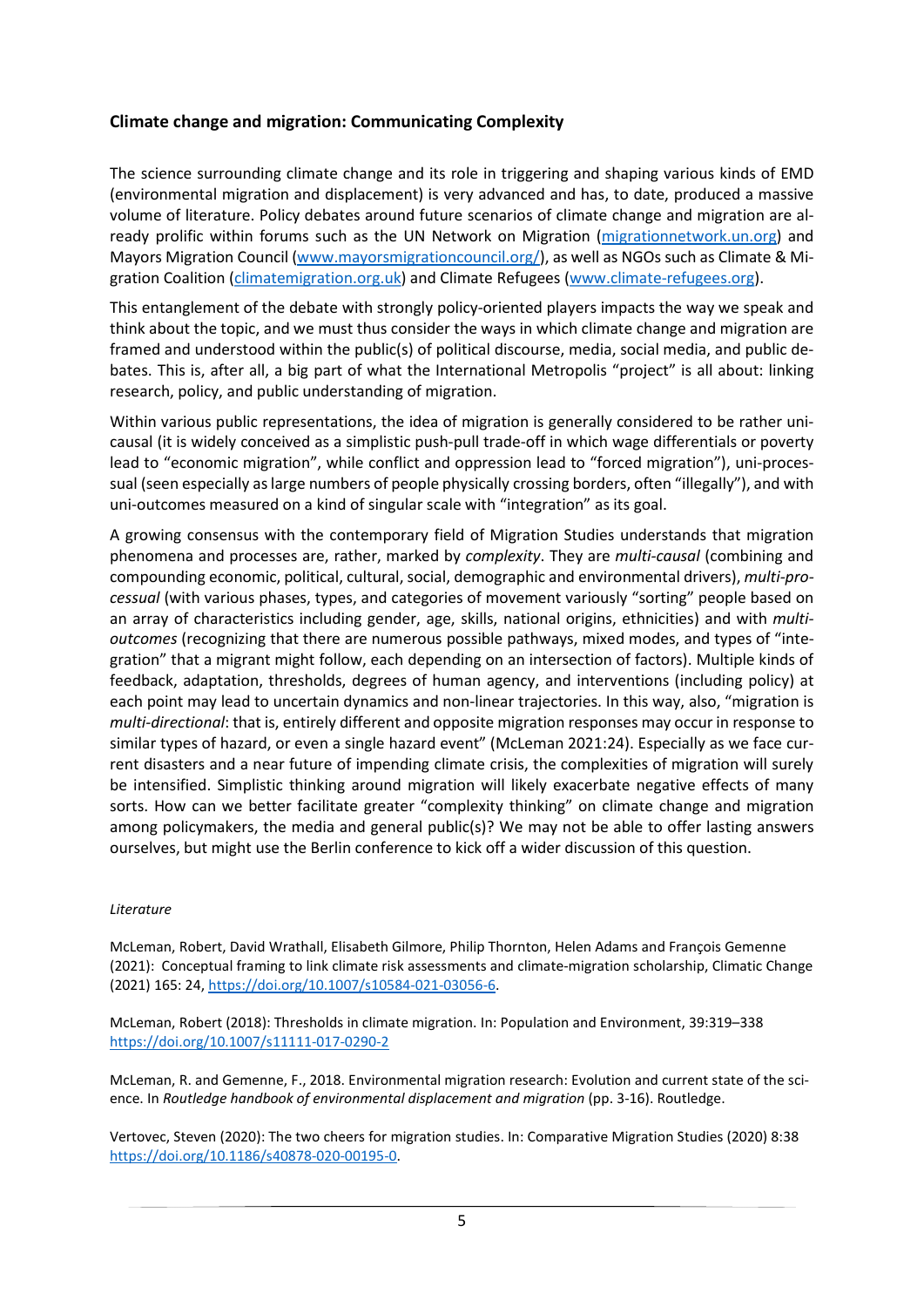Vertovec, Steven (2021): The social organization of difference, Ethnic and Racial Studies, 44:8, 1273-1295, DOI: 10.1080/01419870.2021.1884733

Hillmann, F., R. K. Okine und G. Borri (2020): "Because migration begins from the villages": environmental change within the narrations of the Ewe-diaspora, Ethnic and Racial Studies, 43:16, 39-56, DOI: 10.1080/01419870.2019.166700.

## Infrastructures and vulnerabilities

When considering the effects of climate change on migration, we must integrate the impact of material and immaterial infrastructures into our research. Migration and mobility are dependent on technological infrastructure (airports, train stations, connectivity) as well as on knowledge circuits (oral and written communication, schooling systems, academic and expert knowledge). At the same time, we observe a co-production of immaterial infrastructures (such as the discursive processes of constructing and shaping social realities) and material infrastructures related to (or justified by) climate change adaptation (such as dams, sea defences and other technologies of environmental control). Blueprints of such climate-related policies undergo complex trajectories of translation and contribute to what is summarized by scholars as "epistemic mobility", i.e., the transfer of knowledge from one meaningmaking system into another. Today, in many places around the world coastal adaptation processes are characterized by such epistemic mobilities, and the translocal transforming of adaptation policies and practises has become part of SDGs and a green future agenda. The development of green and blue infrastructures and technologies for resilience as well as adaptation of the population interrelates with migration in various way, be it resettlement, expulsion, or climate gentrification. Also, infrastructures can help to keep people in place and in some cases even attract newcomers. For example, coastlines in South-East Asia have been turned into interventionist spaces for hydro-engineering experimentation and, also, for new profit frontiers. These developments are nurtured by visions such as 'blue urbanism' as an answer to predicted sea-level rise, extreme weather events, coastal erosion, salinization, and land subsidence. Often, the adopted planning perspective implies a flattening of prevalent socio-cultural differentiation in land-ocean urban imaginaries and ignores local knowledge and livelihood needs. In consequence, spatial planning is in the focus when it comes to the challenges of climate change adaption strategies and their respective local situations concerning population movements. Local knowledge and strategies thus become crucial when it comes to coping with climate-related vulnerabilities.

### **Literature**

Handayani, W., Rudiarto, I., Setyono, J. S., Chigbu, U. E., & Sukmawati, A. M. A. (2017). Vulnerability assessment: A comparison of three different city sizes in the coastal area of Central Java, Indonesia. Advances in Climate Change Research, 8(4), 286-296.

Handayani, W., Chigbu, U. E., Rudiarto, I., & Putri, I. H. S. (2020). Urbanization and Increasing Flood Risk in the Northern Coast of Central Java—Indonesia: An Assessment towards Better Land Use Policy and Flood Management. Land, 9(10), 343.

Handayani, W., & Kumalasari, N. R. (2015). Migration as future adaptive capacity: the case of Java—Indonesia. In Environmental Change, Adaptation and Migration (pp. 117-138). Palgrave Macmillan, London.

Laeni, N., Ovink, H., Busscher, T., Handayani, W., & Brink, M. V. D. (2021). A transformative process for urban climate resilience: The case of Water as Leverage Resilient Cities Asia in Semarang, Indonesia. In Climate Resilient Urban Areas (pp. 155-173). Palgrave Macmillan, Cham.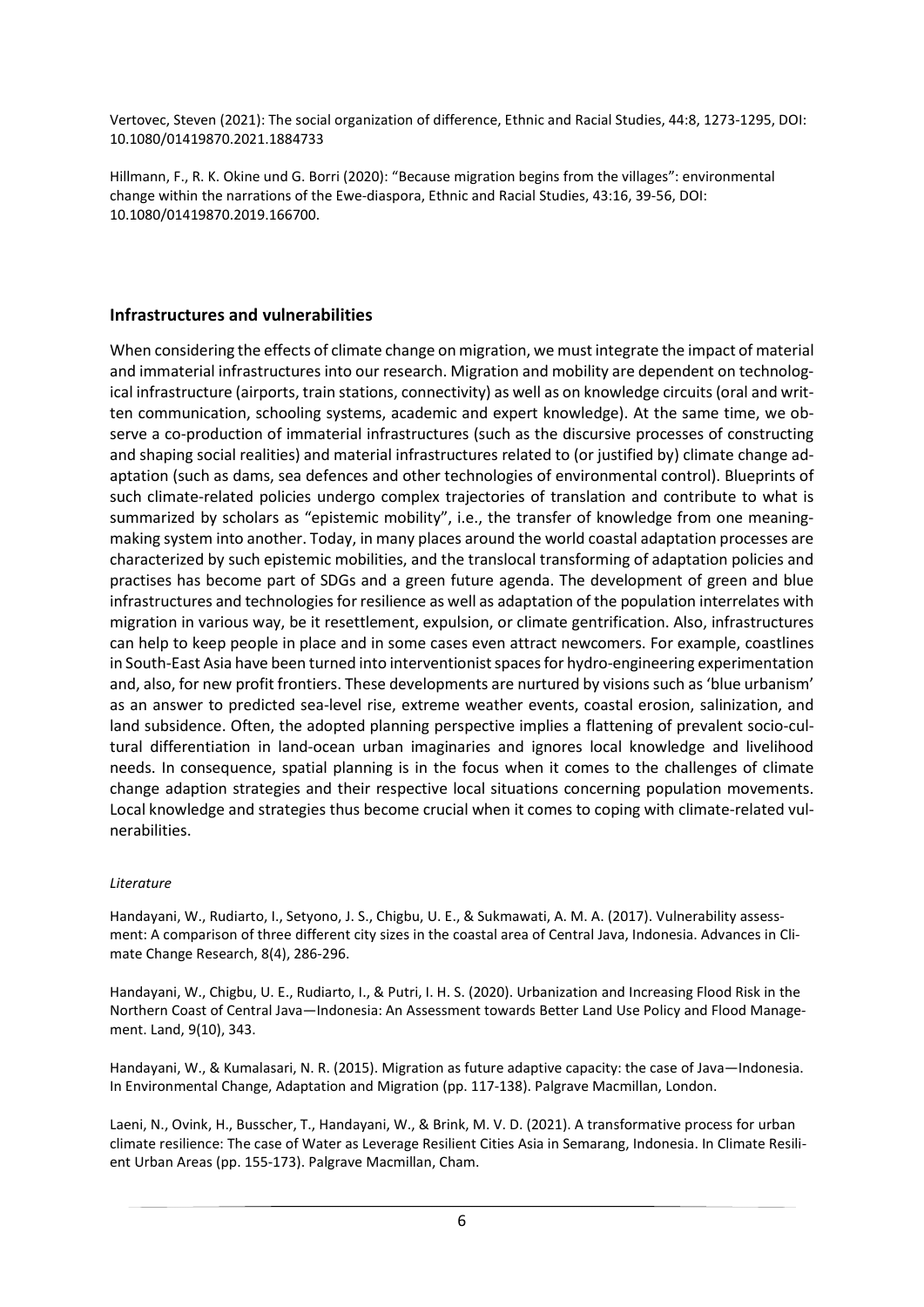Siriwardane-de Zoysa, R. & J. Herbeck (2018): Futuring 'Blue Urbanisms': Pluralising the Littoral in Urban Southeast Asia. ISA-E-symposium for sociology.

Hornidge, A. K., J. Herbeck, R. Siriwardane-de Zoysa und M. Flitner (2020): Epistemic Mobilities: Following Sea-Level Change Adaptation Practices in Southeast Asian Cities. In: American Behavioral Scientist, 2020, Vol. 64(10) 1497–1511.

Rudiarto, I., J. S. Setyono and W. Handayani (2018): A Regional Perspective on Urbanization and Climate-Related Disasters in the Northern Coastal. In: Land. Region of Central Java, Indonesia

Hillmann, F., Handayani, W. und B. Septiarani (2020): Featuring local urban mutations through regeneration – the case of resilient Semarang. In: TOPOS magazine for landscape architecture and Urban Design, Georg-Verlag, München, 2020, S. 58 - 63.

# Climate related mobilities and immobilities– featuring a relational approach, focusing on sustainability

For decades, academia has criticized media and policymakers for oversimplified narratives of environment-related migration. However, it is also research and science itself that has contributed to the reproduction of such simplifications, offering binary conceptualizations and readings. Mobility in the face of environmental change tends to be portrayed either as an indicator of loss and failed adaptation ("climate refugees"), or as part of successful adaptation strategies ("migration as adaptation"). Similar dichotomous framings exist for immobilities: Those who stay in place are either seen as successful examples of adaptation in situ or as most vulnerable to the adverse effects of climate change and 'trapped' in place. Rarely is the analytical link between local sustainability and the manifold organisation of livelihoods taken into consideration.

As the debate advances from such simplistic notions, a number of interesting and fruitful research and policy avenues have opened up. We see four major thematic pathways. First, greater attention is paid to reasons and consequences of environmental mobility, with an increasing focus on the socially and spatially differentiated constellations of needs, aspirations, and capabilities of both mobility and immobility. Research acknowledges the multicausality of migration decisions and considers the impacts of climate change on livelihoods and its direct and indirect consequences for mobility patterns. The consequences of environmental mobility and immobility include the way livelihoods rely on complex and entangled forms of mobilities to ensure their current and future existence. Sustainability aspects of migration and mobility in different dimensions (economic, social, health; environmental, etc.) receive growing attention, for example the importance of long-term environmental resources for the sustainability of households and the role of extractivist practises such as mining.

Second, the spatial and temporal dimensions of mobility and immobility do matter, and there is more emphasis on the varying temporal dimensions of different forms of mobility and migration. For example, environmental change affects mobility on different spatio-temporal scales – linking slow- and sudden-onset hazards and short- or long-term and -distance mobility in context-specific ways. Migration is managed through the nation state in policies that affect different regions within countries, but at